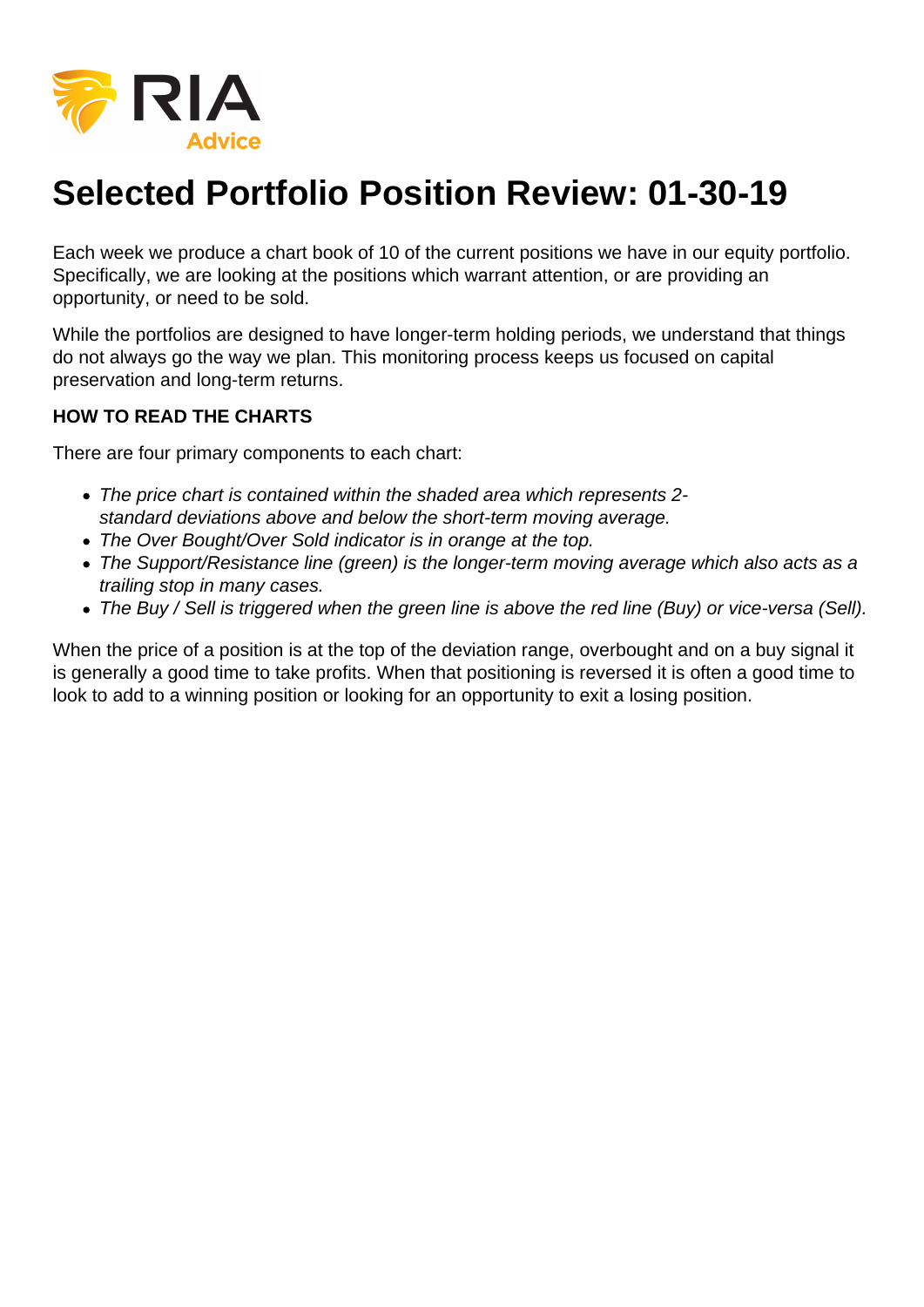With this basic tutorial let's get to the sector analysis.

ABBV - AbbVie, Inc.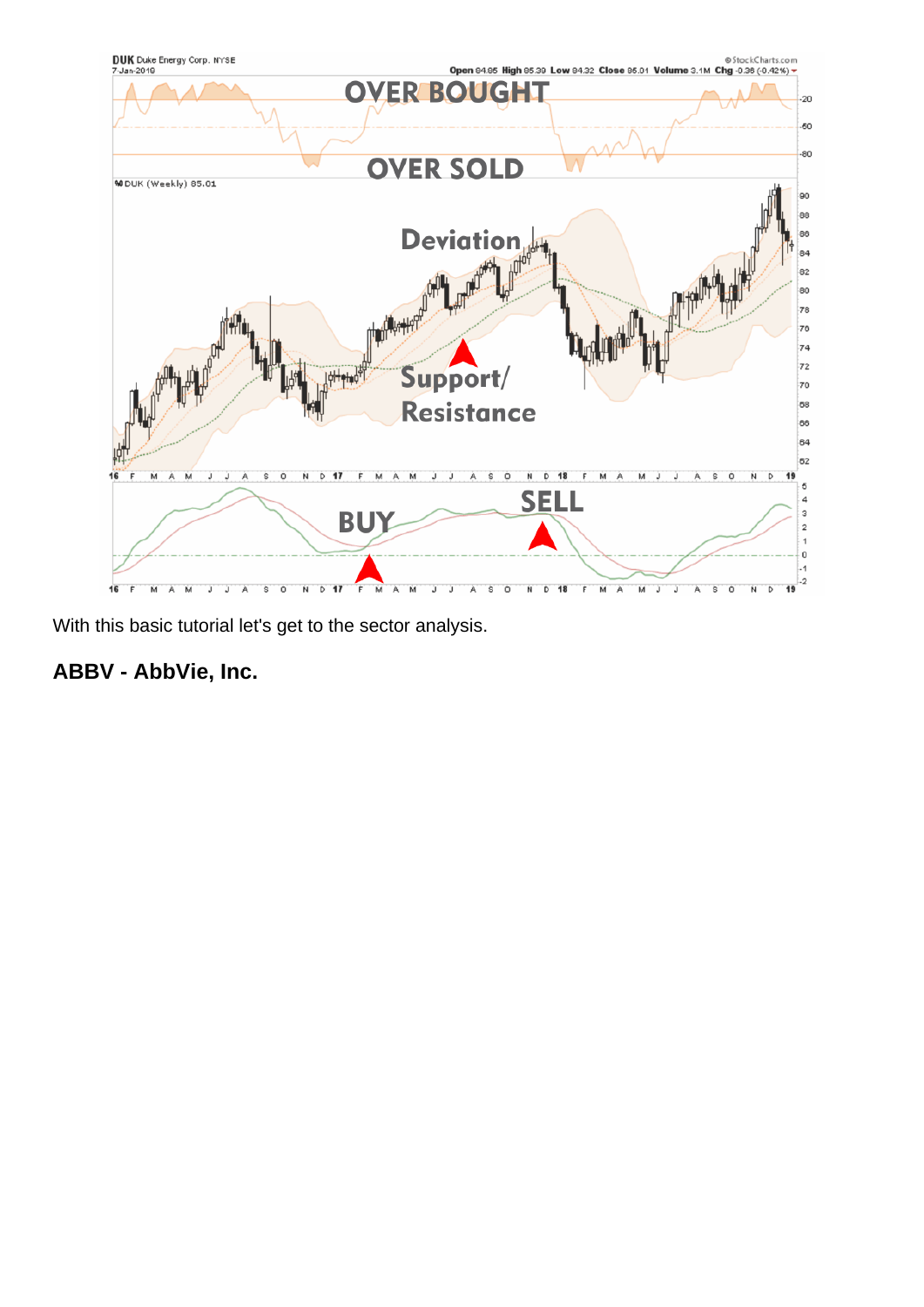- Stock broke down violating downside support.
- Triggered stop loss
- Position sold.

CHCT - Community Healthcare Trust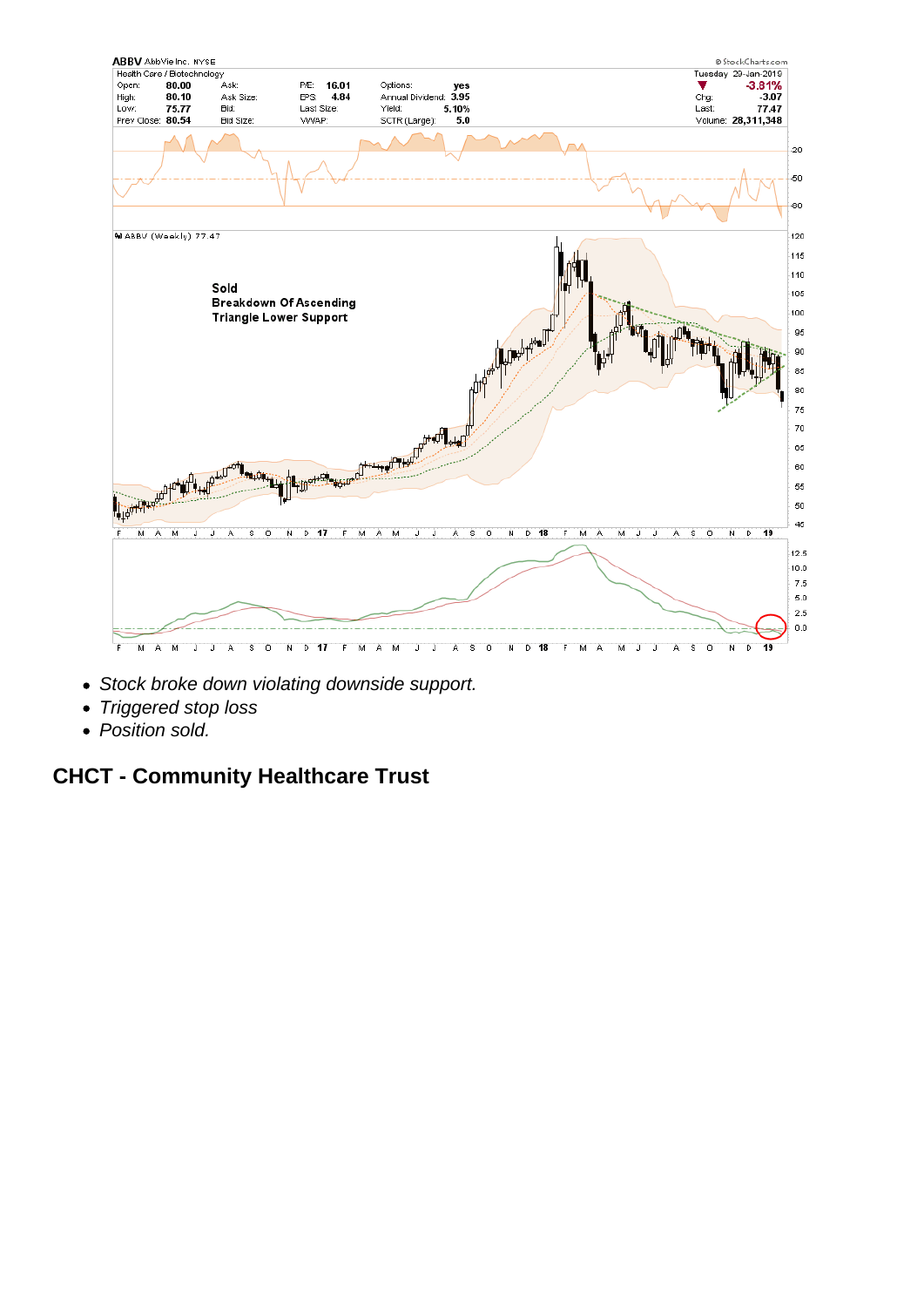- Long-term trend line intact and recently bounced off that critical level.
- Has been consolidating over last 6-months and the previous sell signal is close to reversing.
- Short-Term Positioning: Bullish
	- Breakout to new highs brings opportunity to add to position
	- Stop-loss moved up to \$30
- Long-Term Positioning: Bullish

AEP - American Electric Power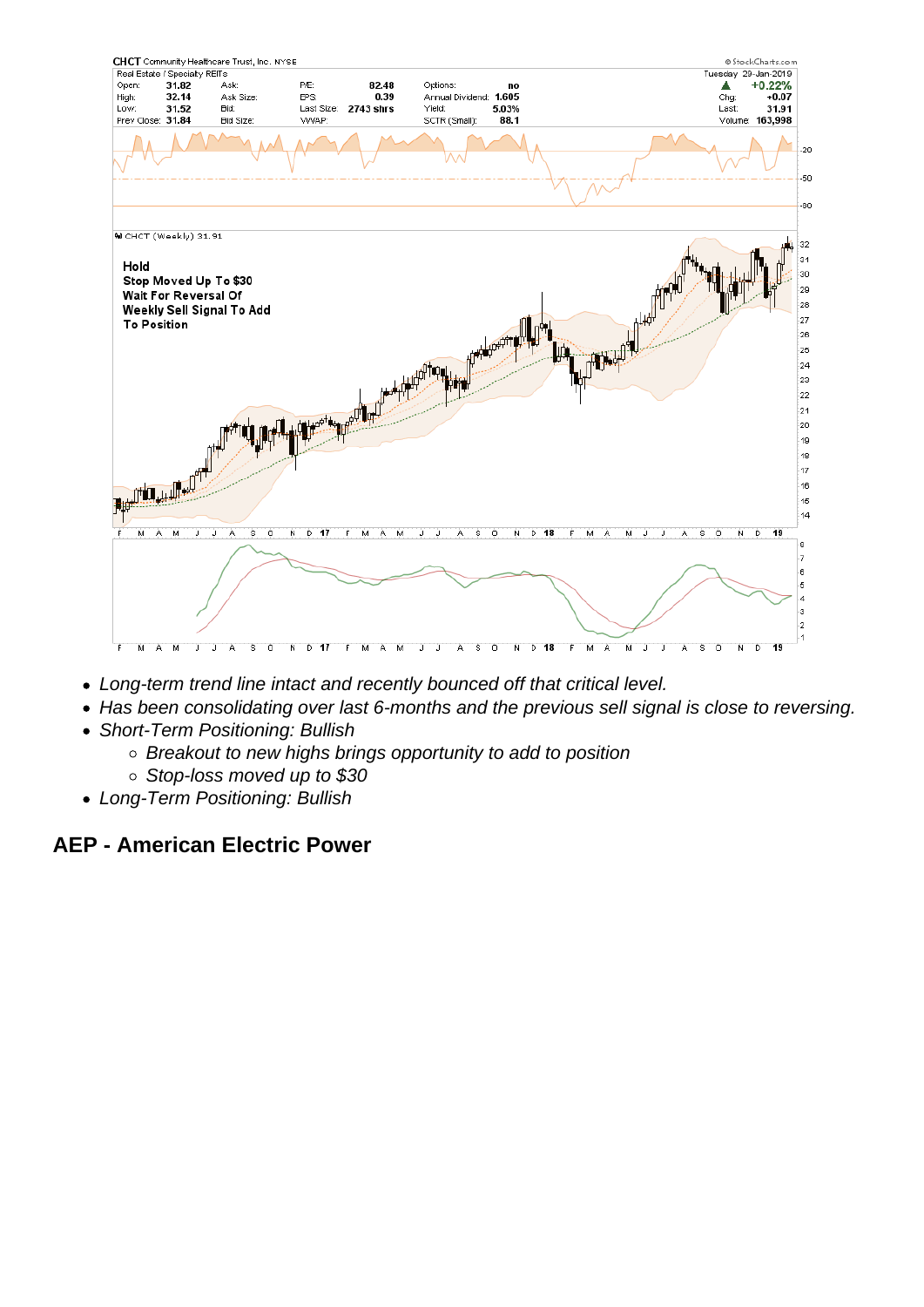- AEP struggling with short-term moving average resistance.
- On a buy signal currently, but getting overbought.
- Short-Term Positioning: Bullish
	- Will look to add to position on breakout to new highs.
	- Stop-loss moved up to \$74

CMCSA - Comcast Communications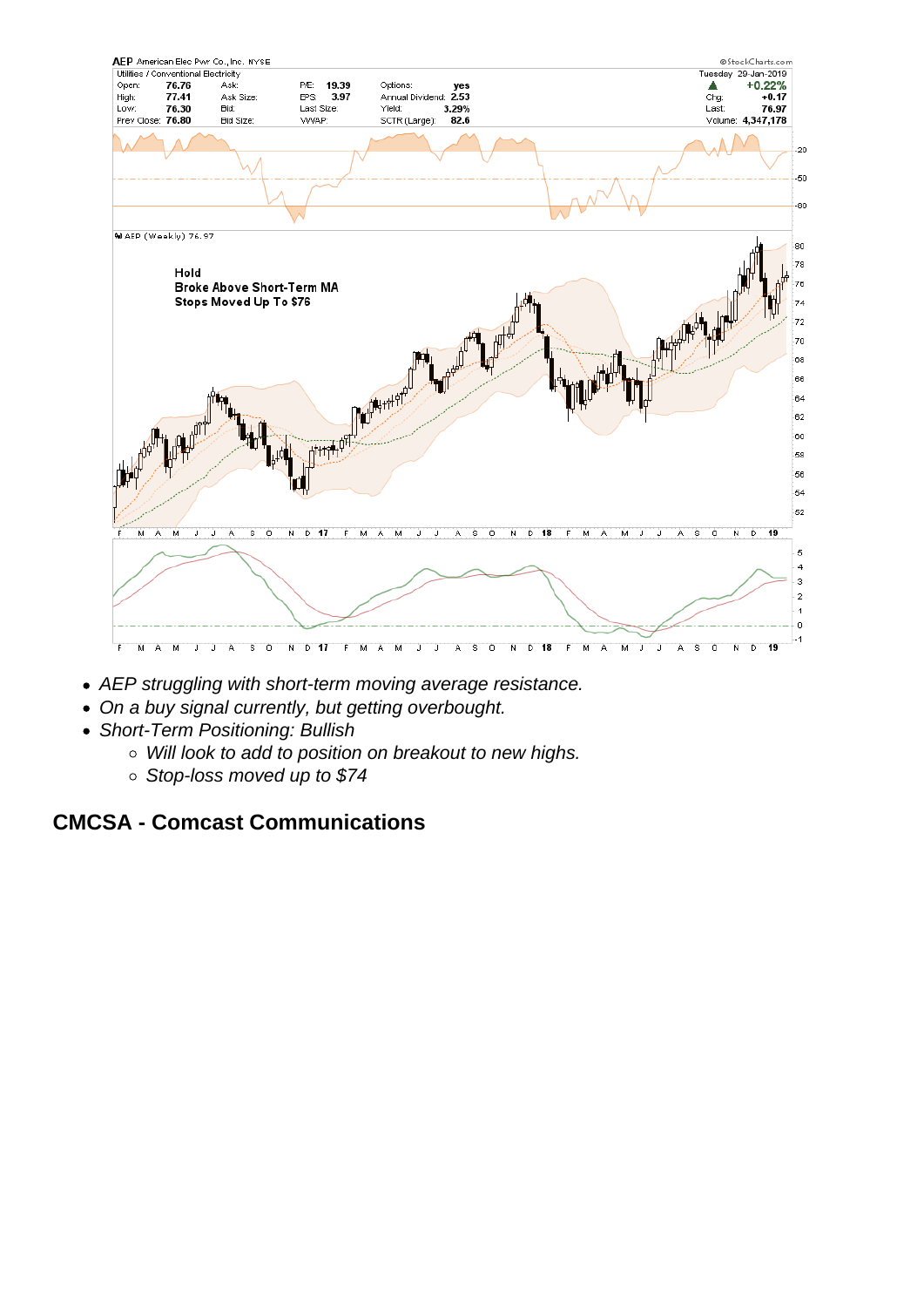- CMCSA continues to hold support at long-term moving average.
- However, it remains trapped below the short-term moving average.
- While currently on a "buy signal" it is close to reversing.
- We like the company longer-term but stops are tight currently.
- Short-Term Positioning: Neutral
	- Looking to add to position @ \$37-38
	- Stop-loss moved up to \$34.50

COST - Costco Wholesale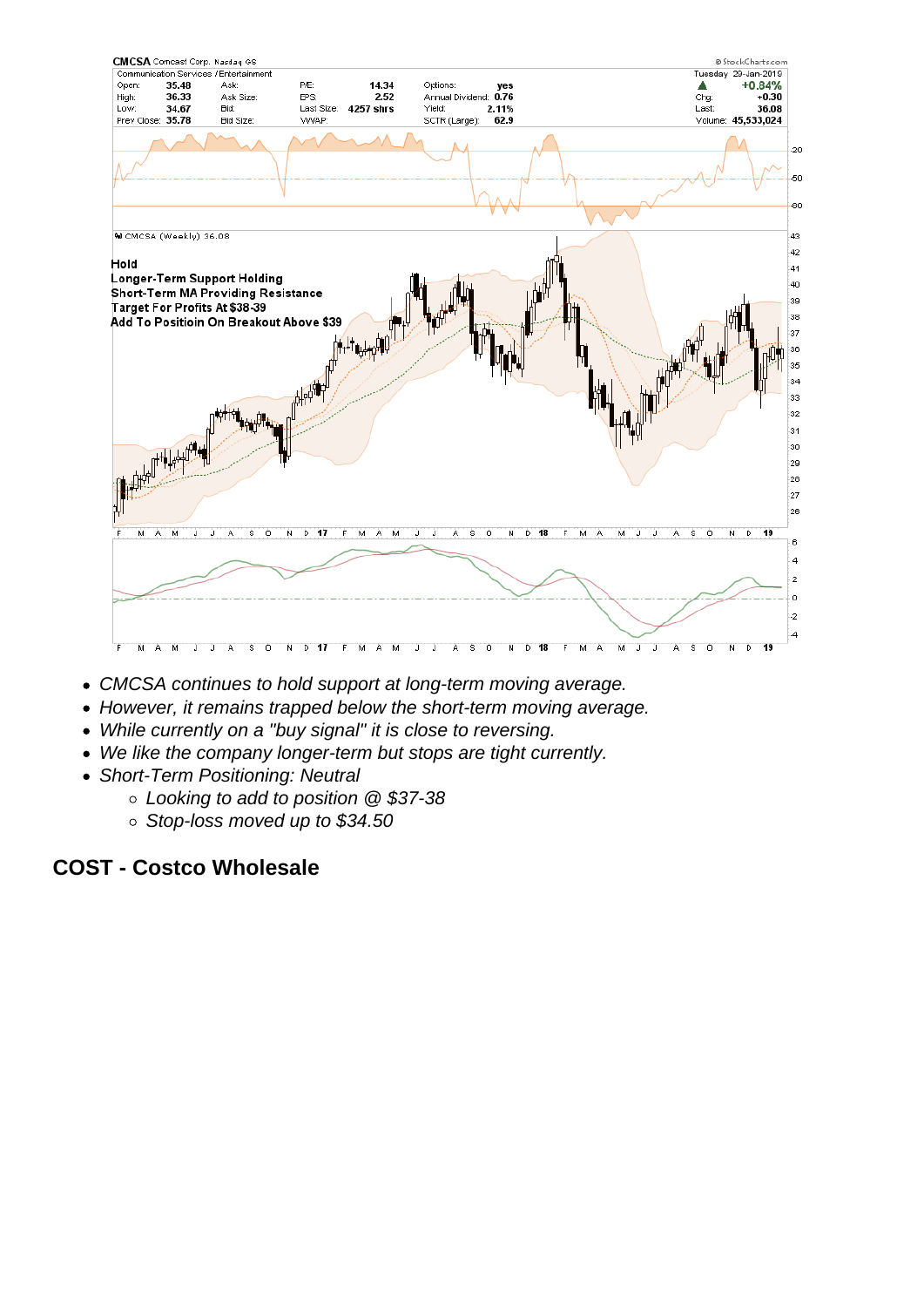- Bought 1/2 position orginally.
- COST has rallied recently but is still on a "sell signal" and is running into shortterm moving average resistance.
- With the short-term moving average below the long-term, the pressure is on the downside. So stop-losses are being moved up.
- Short-Term Positioning: Cautious
	- Looking to add to position above \$220
	- Stop-loss moved up to \$205
- Longer-Term Positioning: Neutral

DOV - Dover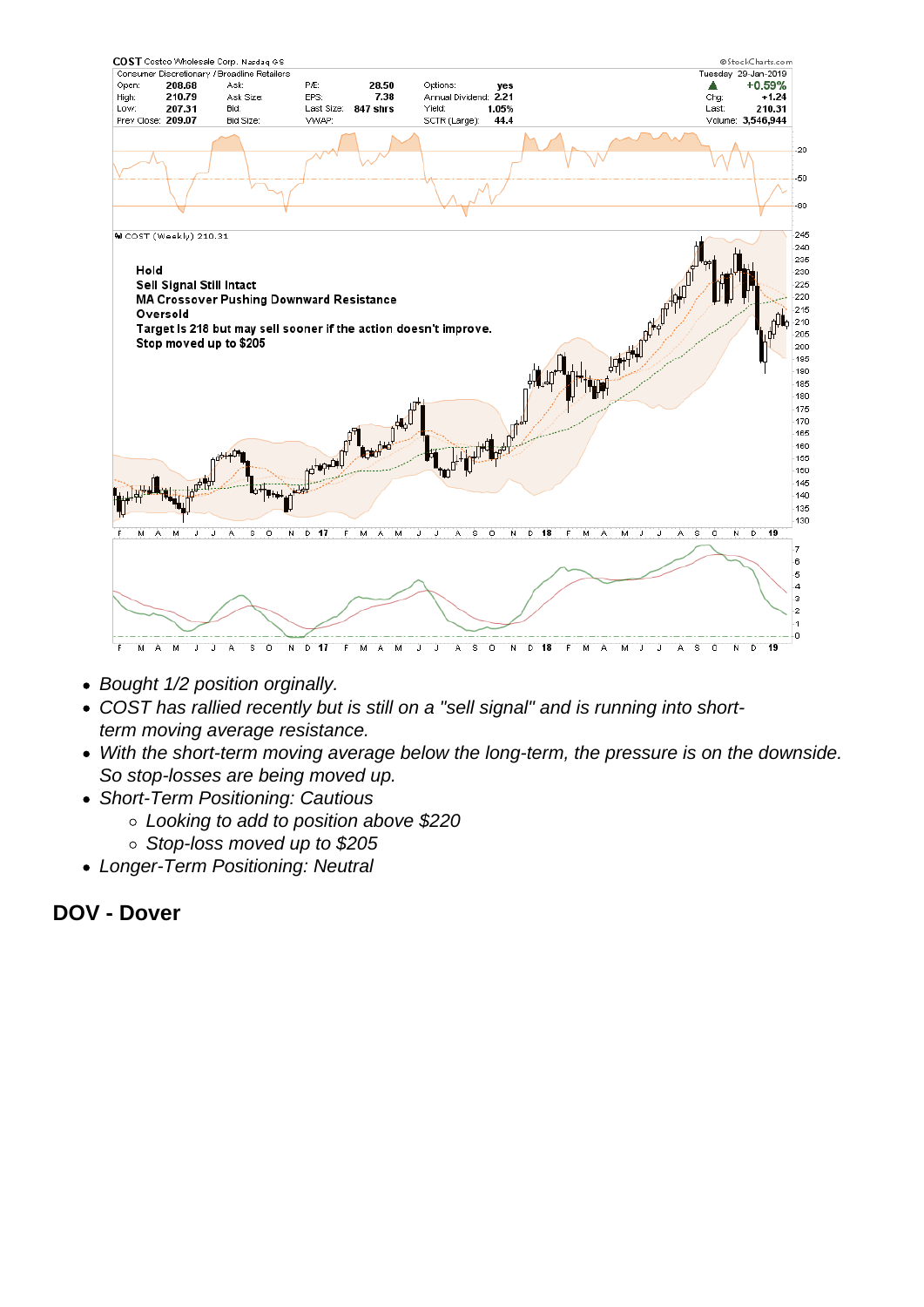- DOV rallied sharply this past week/
- With the move above moving averages, and close to triggering a buy-signal, we will look to add to holdings.
- Short-Term Positioning: Bullish
	- Look to add to position on either consolidation above support or breakout to new highs.
	- Stop-loss moved up to \$80

FDX - Federal Express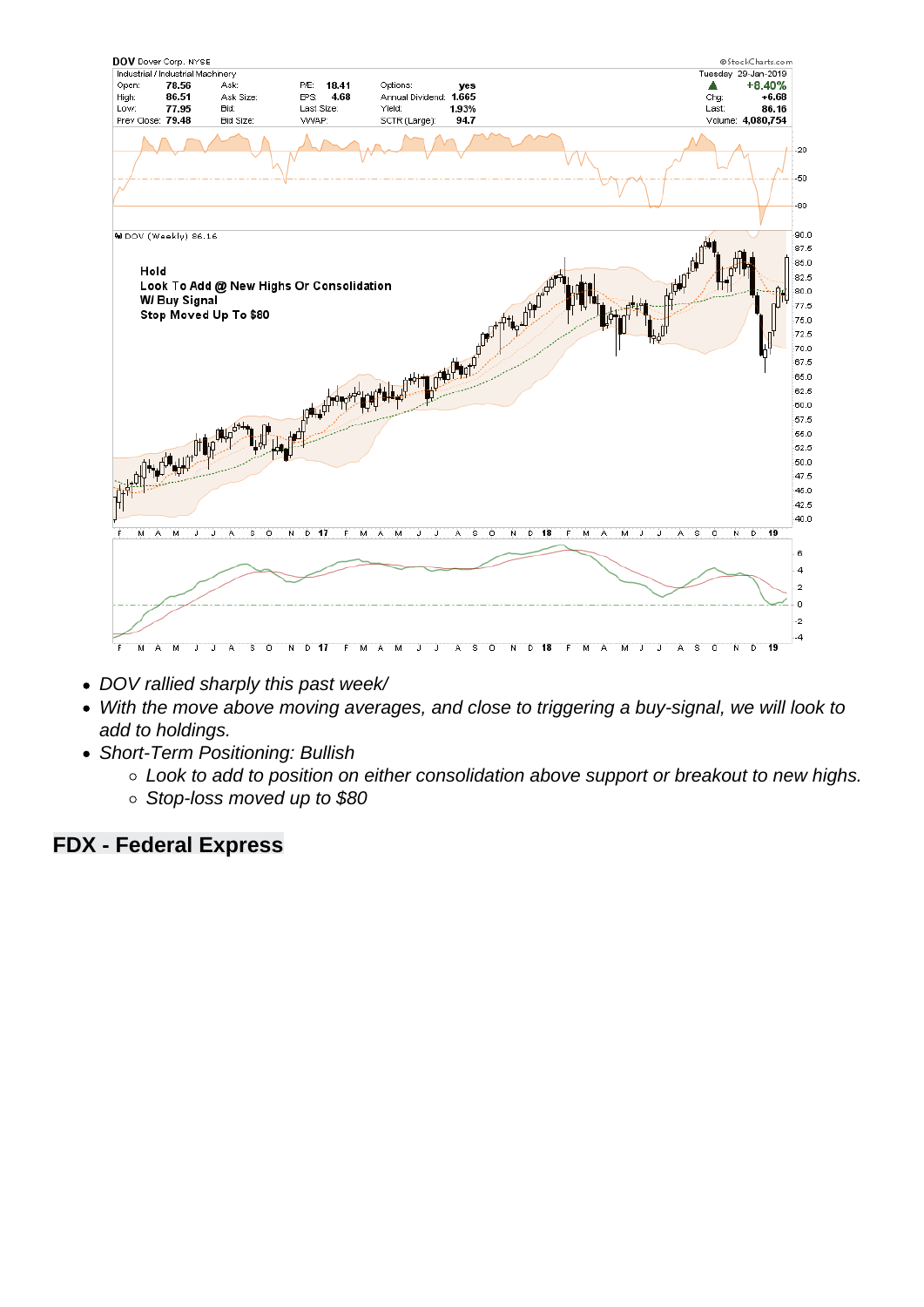- Stock has been rallying since deep oversold on Christmas.
- Long-term trend line is currently resistance.
- Sell signal still intact which keeps stops tight.
- Currently coming off lower deviation band.
- Short-Term Positioning: Neutral
	- Look to add to position on move above \$180
	- Stop-loss moved up to \$165

PFE - Pfizer, Inc.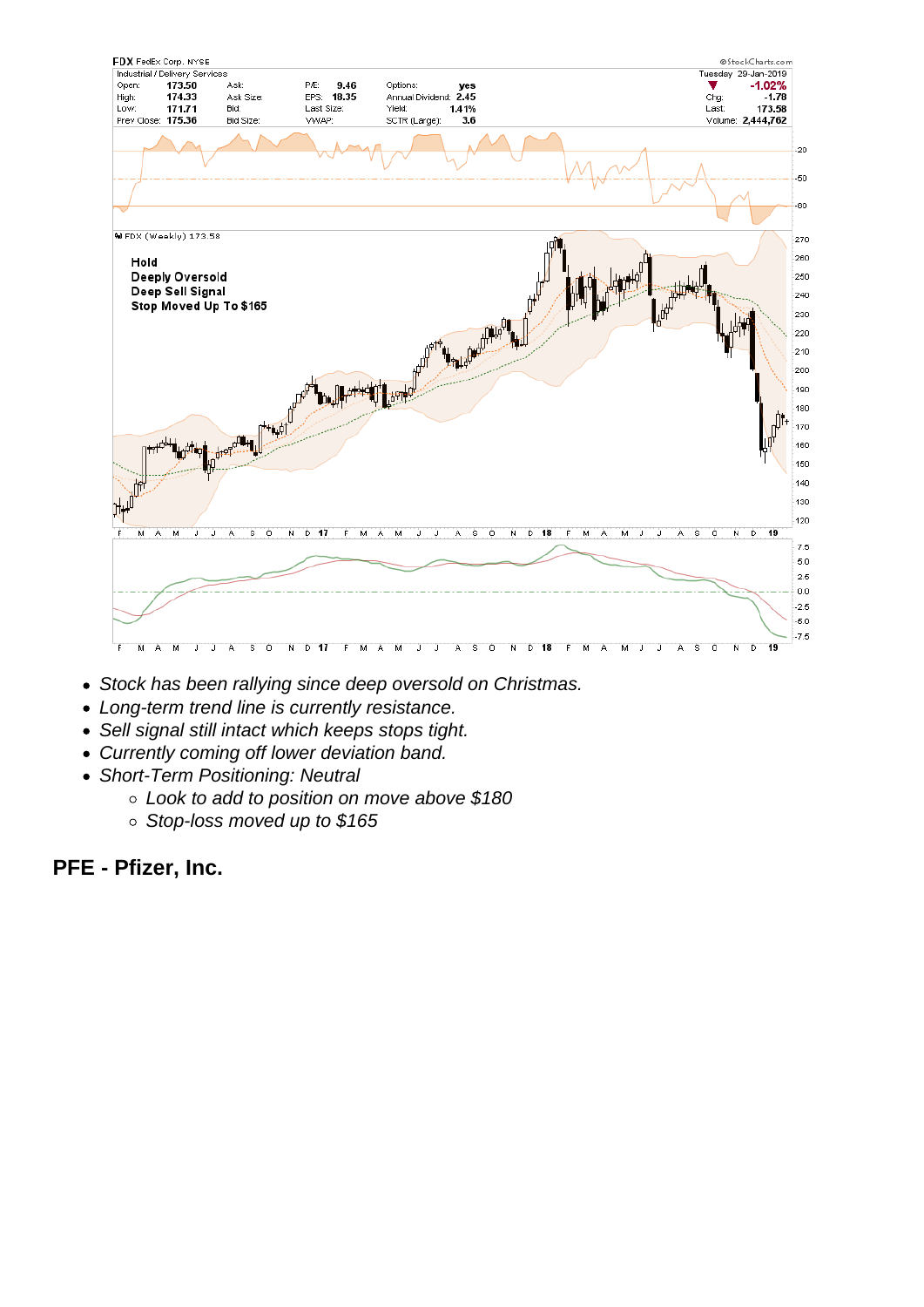- PFE broke important support, triggering stop-loses.
- Position sold.

MMM - 3M Company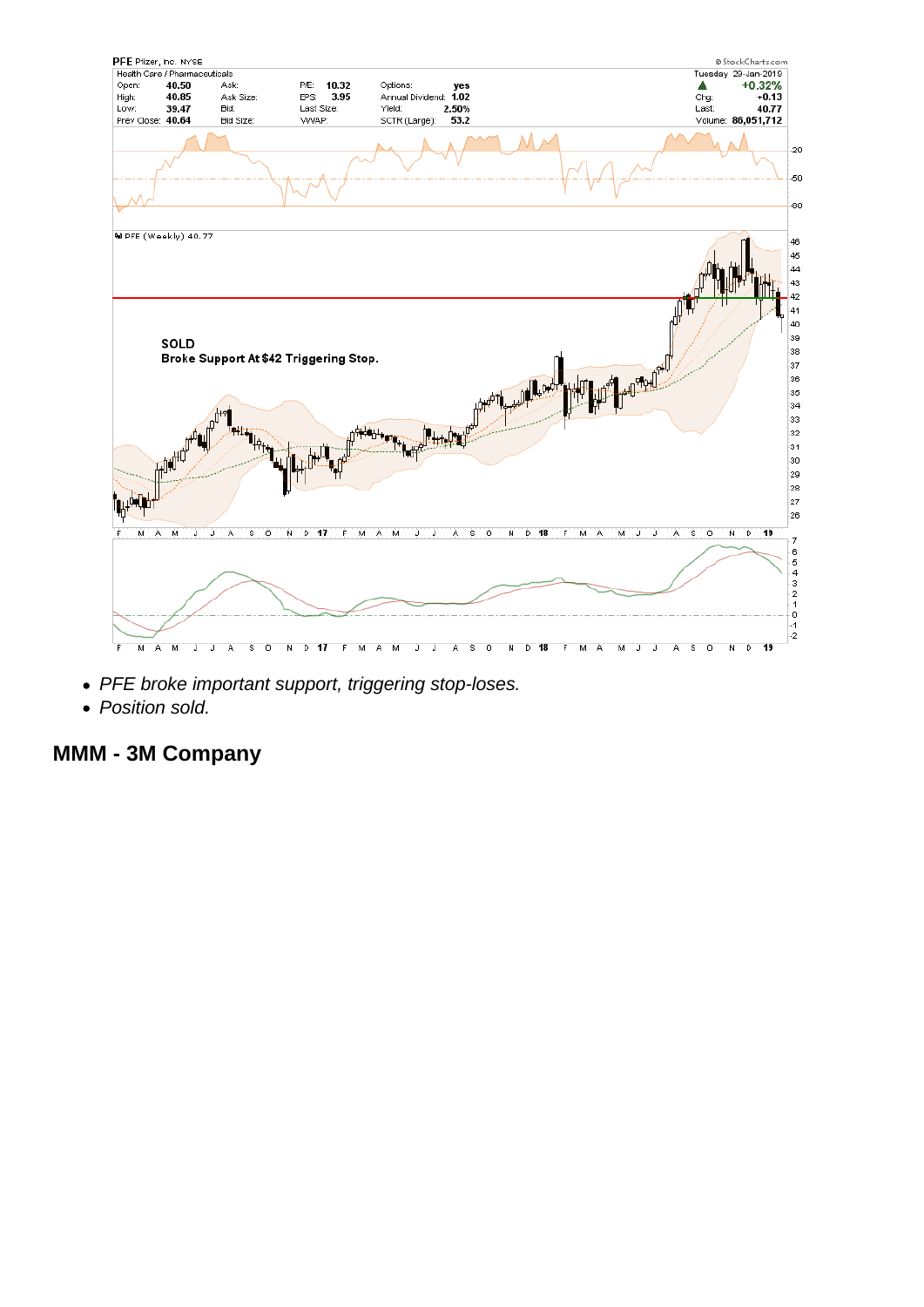- Following a good earnings report, MMM rallied into resistance at the long-term moving average.
- MMM needs to break above resistance to add to the position.
- Current sell signal is close to triggering reversing.
- Short-Term Positioning: Neutral
	- Add to position above \$200
	- Stop-loss moved up to \$190

CVS - CVS Health Corp.